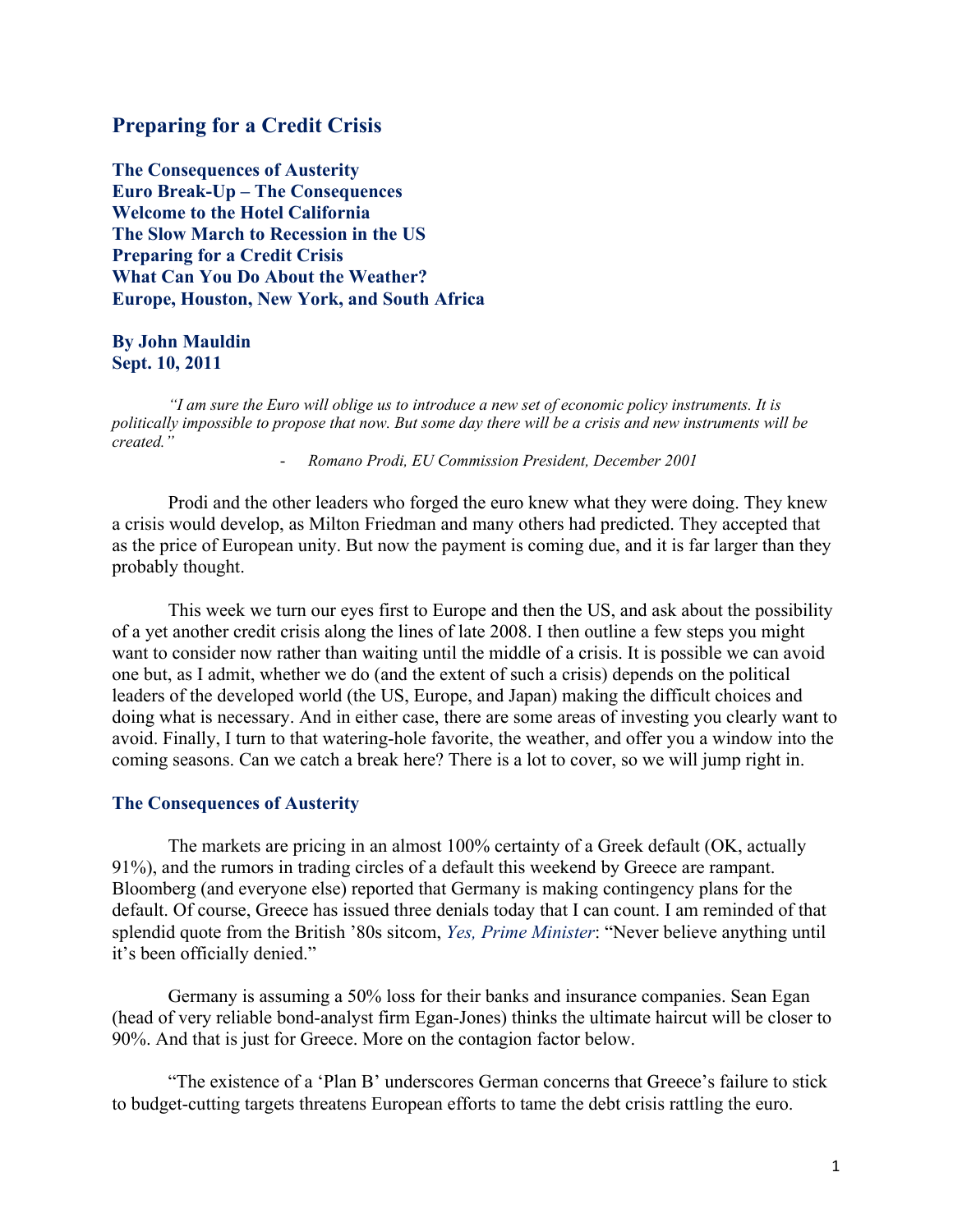German lawmakers stepped up their criticism of Greece this week, threatening to withhold aid unless it meets the terms of its austerity package, after an international mission to Athens suspended its report on the country's progress.

" 'Greece is "on a knife's edge,"' German Finance Minister Wolfgang Schaeuble told lawmakers at a closed-door meeting in Berlin on Sept. 7, a report in parliament's bulletin showed yesterday. If the government can't meet the aid terms, 'it's up to Greece to figure out how to get financing without the euro zone's help,' he later said in a speech to parliament.

"Schaeuble travelled to a meeting of central bankers and finance ministers from the Group of Seven nations in Marseille, France, today as they face calls to boost growth amid increasing threats from Europe's debt crisis and a slowing global recovery." (Bloomberg: see http://www.bloomberg.com/news/2011-09-09/germany-said-to-prepare-plan-to-aid-country-sbanks-should-greece-default.html)

(There is an over/under betting pool in Europe on whether Schaeuble remains as Finance Minister much longer after this weekend's G-7 meeting, given his clear disagreement with Merkel. I think I take the under. Merkel is tough. Or maybe he decides to play nice. His press doesn't make him sound like that type, though. They are playing high-level hardball in Germany.)

Anyone reading my letter for the last three years cannot be surprised that Greece will default. It is elementary school arithmetic. The Greek debt-to-GDP is currently at 140%. It will be close to 180% by year's end (assuming someone gives them the money). The deficit is north of 15%. They simply cannot afford to make the interest payments. True market (not Eurozonesubsidized) interest rates on Greek short-term debt are close to 100%, as I read the press. Their long-term debt simply cannot be refinanced without Eurozone bailouts.

Was anyone surprised that the Greeks announced a state fiscal deficit of  $E$ 15.5 billion for the first six months of 2011, vs.  $\epsilon$ 12.5 billion during the same period last year? What else would you expect from increased austerity? If you reduce GDP by as much as Greece attempted to do, OF COURSE you get less GDP and thus lower tax revenues. You can't do it at 5% a year, as I have pointed out time and time again. These are the consequences of allowing debt to get too high. It is the Endgame.

[Quick sidebar: If (when) the US goes into recession, have you thought about what the result will be? A recession of course means lower GDP, which will mean higher unemployment. That will increase costs due to increased unemployment and other government aid, and of course lower revenues as tax receipts (revenues) go down. Given the projections and path we are currently on, that means even higher deficits than we have now. If Obama has his plan enacted, and if we go into a recession, we will see record-level deficits. Certainly over \$1.5 trillion, and depending on the level of the recession, we could scare \$2 trillion. Think the Tea Party will like that? Governments have less control than they think over these things. Ask Greece or any other country in a debt crisis how well they predicted their budgets.]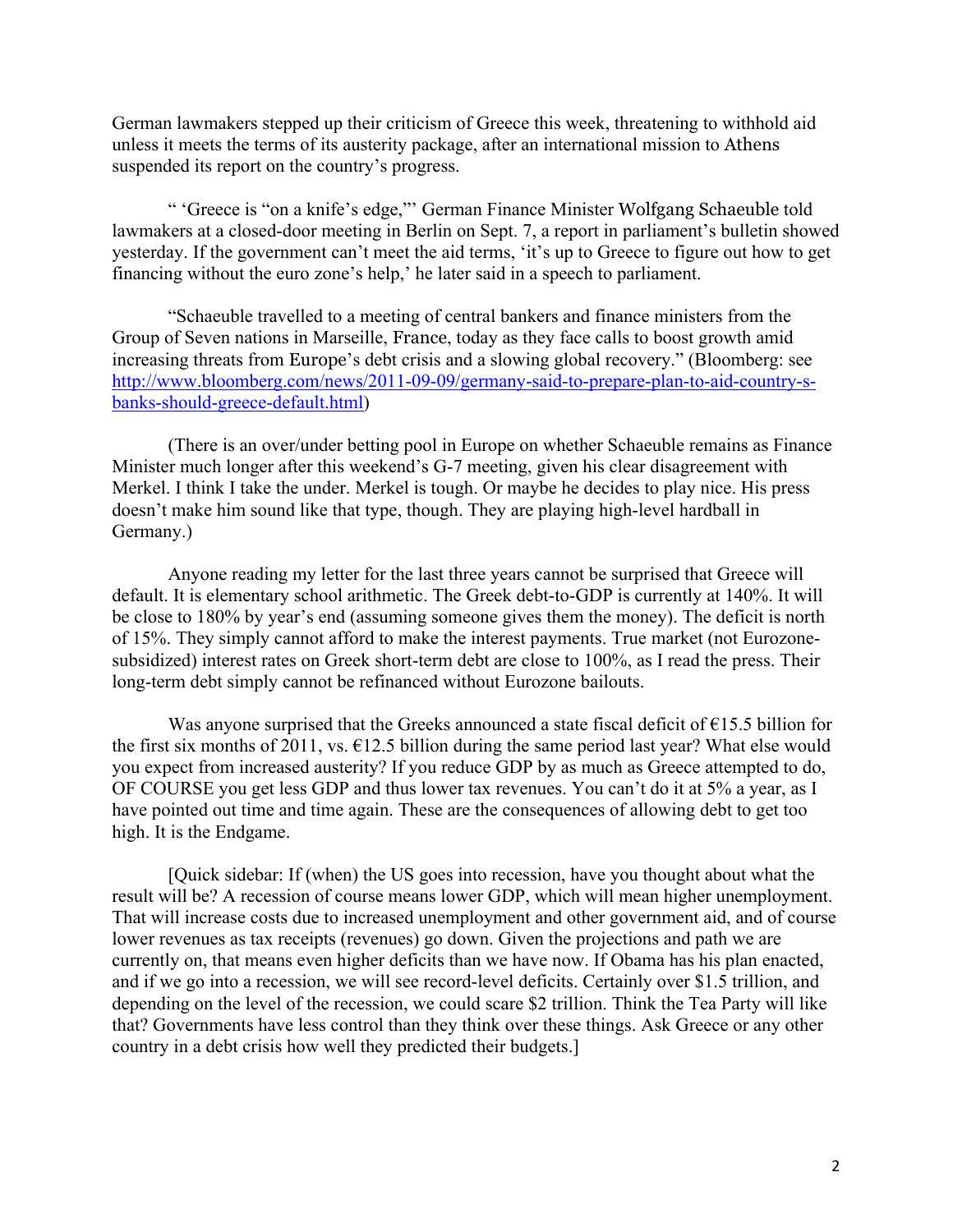The Greeks were off by over 25%. And they are being asked to further cut their deficit by 4% or so every year for the next 3-4 years. That guarantees a full-blown depression. And it also means lower revenues and higher deficits, even at the reduced budget levels, which means they get further away from their goal, no matter how fast they run. They are now in a debt death spiral. There is no way out, short of Europe simply bailing them out for nothing, which is not likely.

Europe is going to deal with this Greek crisis. The problem is that this is the beginning of a string of crises and not the end. They do not appear, at least in public, to want to deal with the systemic problem of too much debt in all the peripheral countries.

Without ECB support, the interest rates that Italy and Spain would be paying would not be sustainable. I can see a path for Italy (not a pretty one, but a path nonetheless) but Spain is more difficult, given the weakness of its banks and massive private debt. These are economies that matter.

How do they get out of this without a debt crisis on the scale of 2008? By coming to grips with the problem. Germany is apparently doing that this weekend, by preparing to use the money it was going to pour into Greece to shore up its own banks. That is a much better plan. But as a well-researched report (by Stephane Deo, Paul Donovan, and Larry Hathaway in the London office – kudos, guys!) from UBS shows, solving the problem will be very costly. The next few paragraphs are from their introduction.

#### **Euro Break-Up – The Consequences**

## "**The Euro should not exist (like this)**

"Under the current structure and with the current membership, the Euro does not work. Either the current structure will have to change, or the current membership will have to change.

#### "**Fiscal confederation, not break-up**

"Our base case with an overwhelming probability is that the Euro moves slowly (and painfully) towards some kind of fiscal integration. The risk case, of break-up, is considerably more costly and close to zero probability. Countries cannot be expelled, but sovereign states could choose to secede. However, popular discussion of the break-up option considerably underestimates the consequences of such a move.

#### "**The economic cost (part 1)**

"The cost of a weak country leaving the Euro is significant. Consequences include sovereign default, corporate default, collapse of the banking system and collapse of international trade. There is little prospect of devaluation offering much assistance. We estimate that a weak Euro country leaving the Euro would incur a cost of around  $\epsilon$ 9.500 to  $\epsilon$ 11.500 per person in the exiting country during the first year. That cost would then probably amount to  $\epsilon$ 3,000 to  $\epsilon$ 4,000 per person per year over subsequent years. That equates to a range of 40% to 50% of GDP in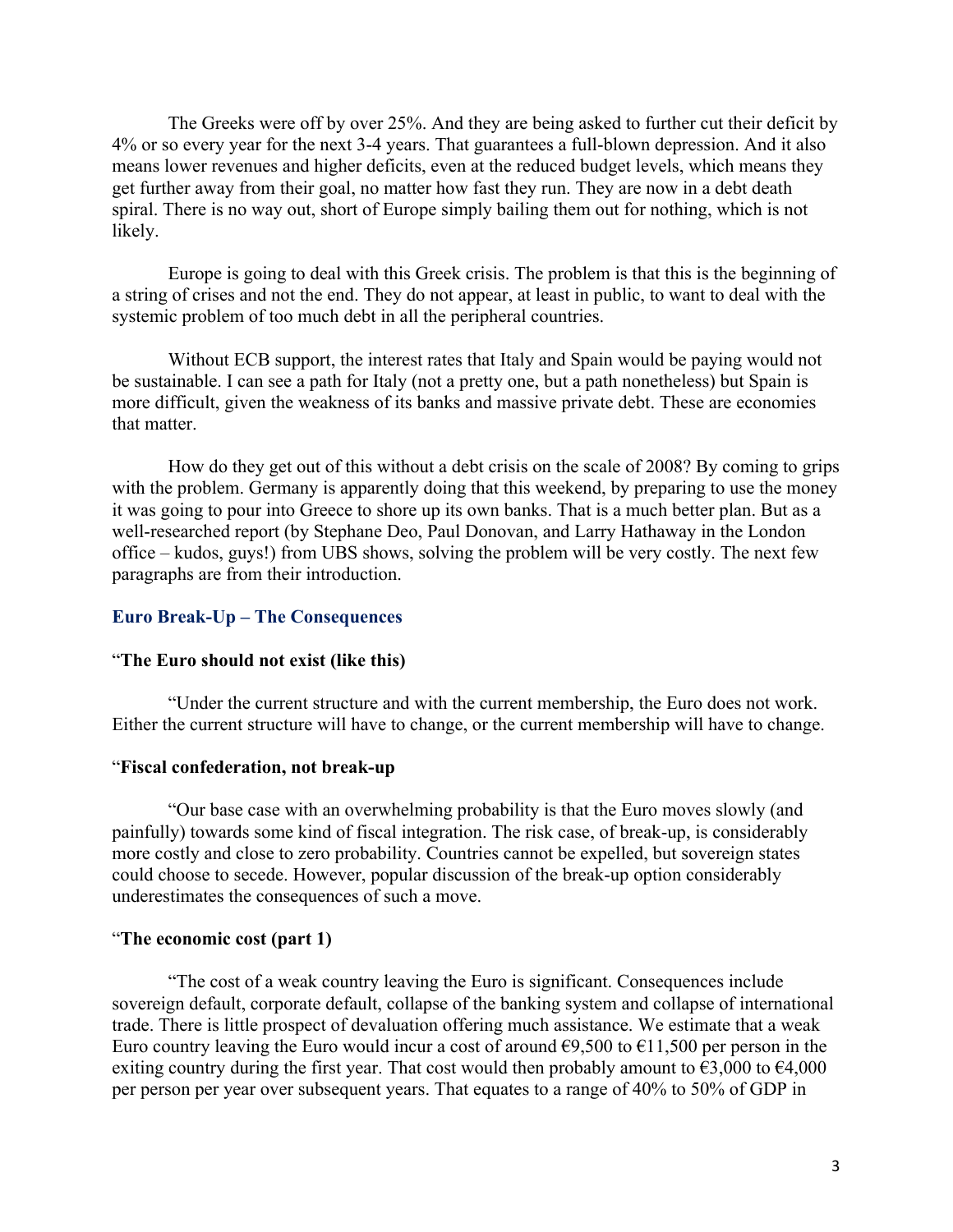the first year.

# "**The economic cost (part 2)**

"Were a stronger country such as Germany to leave the Euro, the consequences would include corporate default, recapitalization of the banking system and collapse of international trade. If Germany were to leave, we believe the cost to be around  $\epsilon$ 6,000 to  $\epsilon$ 8,000 for every German adult and child in the first year, and a range of  $63,500$  to  $64,500$  per person per year thereafter. That is the equivalent of 20% to 25% of GDP in the first year. In comparison, the cost of bailing out Greece, Ireland and Portugal entirely in the wake of the default of those countries would be a little over  $\epsilon$ 1,000 per person, in a single hit.

## "**The political cost**

"The economic cost is, in many ways, the least of the concerns investors should have about a break-up. Fragmentation of the Euro would incur political costs. Europe's 'soft power' influence internationally would cease (as the concept of 'Europe' as an integrated polity becomes meaningless). It is also worth observing that almost no modern fiat currency monetary unions have broken up without some form of authoritarian or military government, or civil war."

# **Welcome to the Hotel California**

Welcome to the Hotel California Such a lovely place Such a lovely face They livin' it up at the Hotel California What a nice surprise, bring your alibis

Last thing I remember, I was running for the door I had to find the passage back to the place I was before "Relax," said the night man, "We are programmed to receive. You can check out any time you like, but you can never leave!"

- The Eagles, 1977

You can disagree with the UBS analysis in various particulars, but what it shows is that there is no free lunch. It is not a matter of pain or no pain, but of how much pain and how is it shared. And to make it more difficult, breaking up may cost more than to stay and suffer, for both weak and strong countries. There are no easy choices, no simple answers. Like the Hotel California, you can check in but you can't leave! There are simply no provisions for doing so, or even for expelling a member.

The costs of leaving for Greece would be horrendous. But then so are the costs of staying. Choose wisely. Quoting again from the UBS report: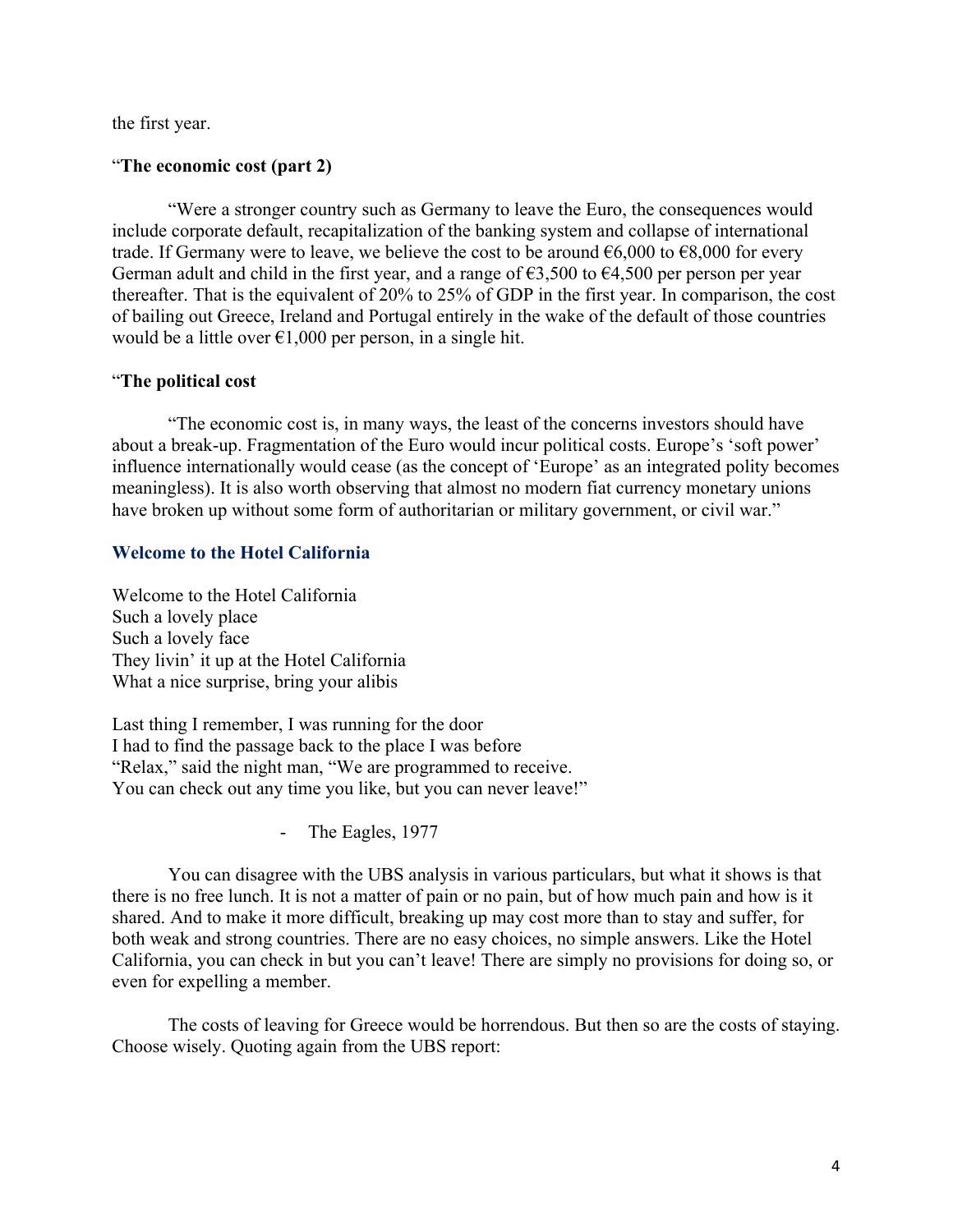"… the only way for a country to leave the EMU in a legal manner is to negotiate an amendment of the treaty that creates an opt-out clause. Having negotiated the right to exit, the Member State could then, and only then, exercise its newly granted right. While this superficially seems a viable exit process, there are in fact some major obstacles.

"Negotiating an exit is likely to take an extended period of time. Bear in mind the exiting country is not negotiating with the Euro area, but with the entire European Union. All of the legislation and treaties governing the Euro are European Union treaties (and, indeed, form the constitution of the European Union). Several of the 27 countries that make up the European Union require referenda to be held on treaty changes, and several others may choose to hold a referendum. While enduring the protracted process of negotiation, which may be vetoed by any single government or electorate, the potential secessionist will experience most or all of the problems we highlight in the next section (bank runs, sovereign default, corporate default, and what may be euphemistically termed 'civil unrest')."

Leaving abruptly would result in a lengthy bank holiday and massive lawsuits and require the willingness to simply thumb your nose in the face of any European court, as contracts of all sorts would have to be voided. The Greek government would have to "conveniently" pass a law that would require all Greek businesses to pay back euro contracts in the "new drachma," giving cover to their businesses, who simply could not find the euros to repay. But then, what about business going forward?

Medical supplies? Food? – the basics? You have to find hard currencies for what you don't produce in the country. Greece is not energy self-sufficient, importing more than 70% of its energy needs. They have a massive trade deficit, which would almost disappear, as who outside of Greece would want the "new drachma?" Banking? Parts for boats and business equipment? The list goes on and on. Commerce would slump dramatically, transportation would suffer, and unemployment would skyrocket.

If Germany were to leave, its export-driven economy would be hit very hard. It is likely that the "new mark" would appreciate in value, much like the Swiss Franc, making exports from Germany even more costly. Not to mention potential trade barriers and the serious (and probably lengthy) recession that many of their export and remaining Eurozone trade partners would be thrown into. And German banks, which have loaned money in euros, would have depreciating assets and would need massive government support. (Just as they do now!)

Can a crisis be avoided? Yes. But that does not mean there will be no pain. We can avoid a debt debacle in the US, but doing so will mean reducing debt every year for 5-6 years in the teeth of a slow-growth economy and high unemployment. It will require enormous political will and mean many people will be unemployed longer and companies will be lost.

Ray Dalio and his brilliant economics team at Bridgewater have done a series of reports on a plan for Europe. Basically, it involves deciding which institutions must be saved (and at what cost) and letting the rest simply go their own way. If they are bankrupt, then so be it. Use the capital of Europe to save the important institutions (not shareholders or bondholders). Will they do it? Maybe.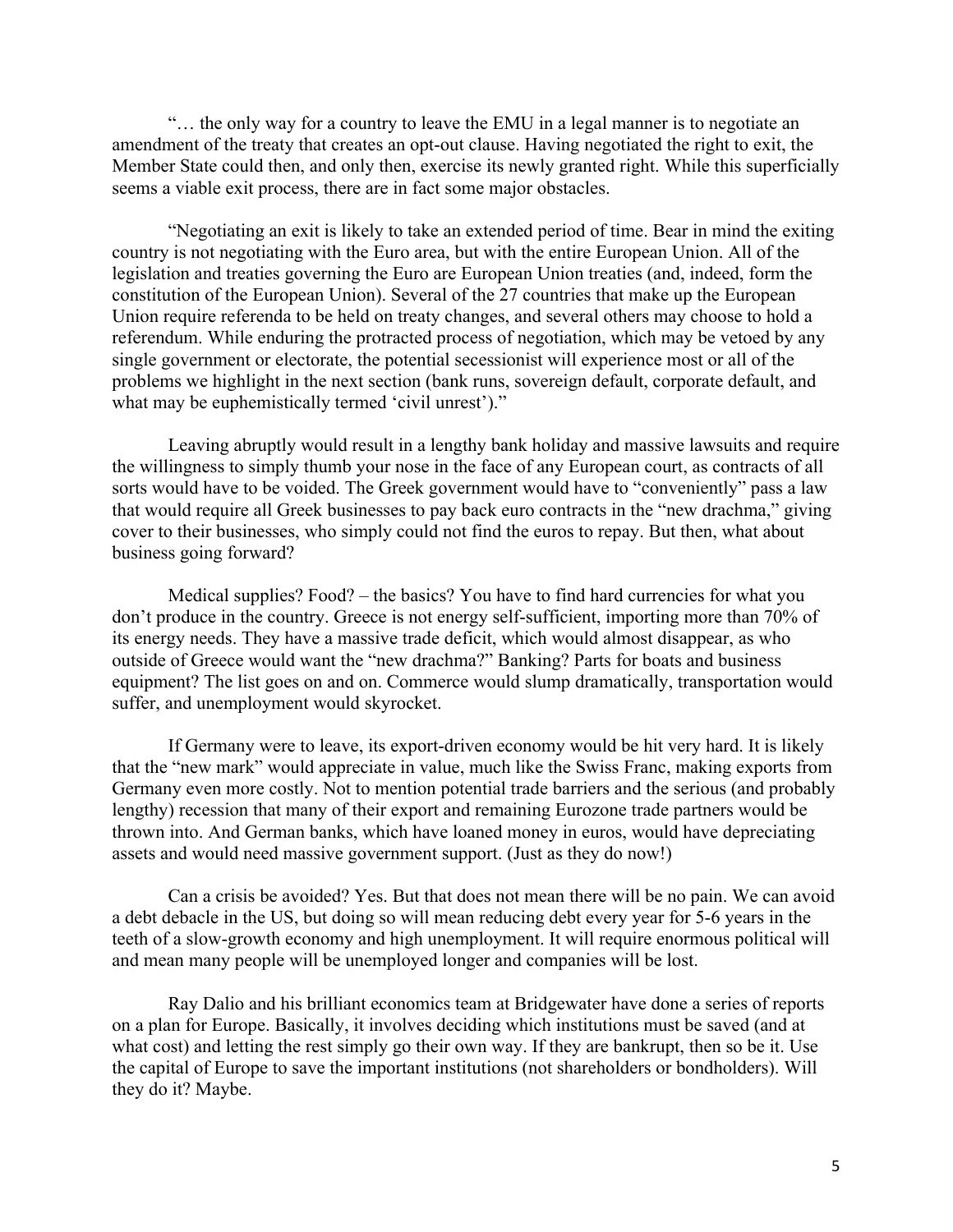The extraordinarily insightful and brilliant John Hussman recently wrote on a similar theme. He is a must-read for me. Quoting:

"The global economy is at a crossroad that demands a decision – whom will our leaders defend? One choice is to defend bondholders – existing owners of mismanaged banks, unserviceable peripheral European debt, and lenders who misallocated capital by reaching for yield and fees by making mortgage loans to anyone with a pulse. Defending bondholders will require forced austerity in government spending of already depressed economies, continued monetary distortions, and the use of public funds to recapitalize poor stewards of capital. It will do nothing for job creation, foreclosure reduction, or economic recovery.

"The alternative is to defend the public by focusing on the reduction of unserviceable debt burdens by restructuring mortgages and peripheral sovereign debt, recognizing that most financial institutions have more than enough shareholder capital and debt to *their own* bondholders to absorb losses without hurting customers or counterparties – but also recognizing that properly restructuring debt will wipe out many existing holders of mismanaged financials and will require a transfer of ownership and recapitalization by better stewards. That alternative also requires fiscal policy that couples the willingness to accept larger deficits in the near term with significant changes in the trajectory of long-term spending.

"In game theory, there is a concept known as 'Nash equilibrium' (following the work of John Nash). The key feature is that the strategy of each player is optimal, given the strategy chosen by the other players. For example, 'I drive on the right / you drive on the right' is a Nash equilibrium, and so is 'I drive on the left / you drive on the left.' Other choices are fatal.

"Presently, the global economy is in a low-level Nash equilibrium where consumers are reluctant to spend because corporations are reluctant to hire; while corporations are reluctant to hire because consumers are reluctant to spend. Unfortunately, simply offering consumers some tax relief, or trying to create hiring incentives in a vacuum, will not change this equilibrium because it does not address the underlying problem. Consumers are reluctant to spend because they continue to be overburdened by debt, with a significant proportion of mortgages underwater, fiscal policy that leans toward austerity, and monetary policy that distorts financial markets in a way that encourages further misallocation of capital while at the same time starving savers of any interest earnings at all.

"We cannot simply shift to a high-level equilibrium (consumers spend because employers hire, employers hire because consumers spend) until the balance sheet problem is addressed. This requires debt restructuring and mortgage restructuring. While there are certainly strategies (such as property appreciation rights) that can coordinate restructuring without public subsidies, large-scale restructuring will not be painless, and may result in market turbulence and selfserving cries from the financial sector about 'global financial meltdown.' But keep in mind that the global equity markets can lose \$4-8 *trillion* of market value during a normal bear market. To believe that bondholders simply cannot be allowed to sustain losses is an absurdity. Debt restructuring is the best remaining option to treat a spreading cancer. Other choices are fatal."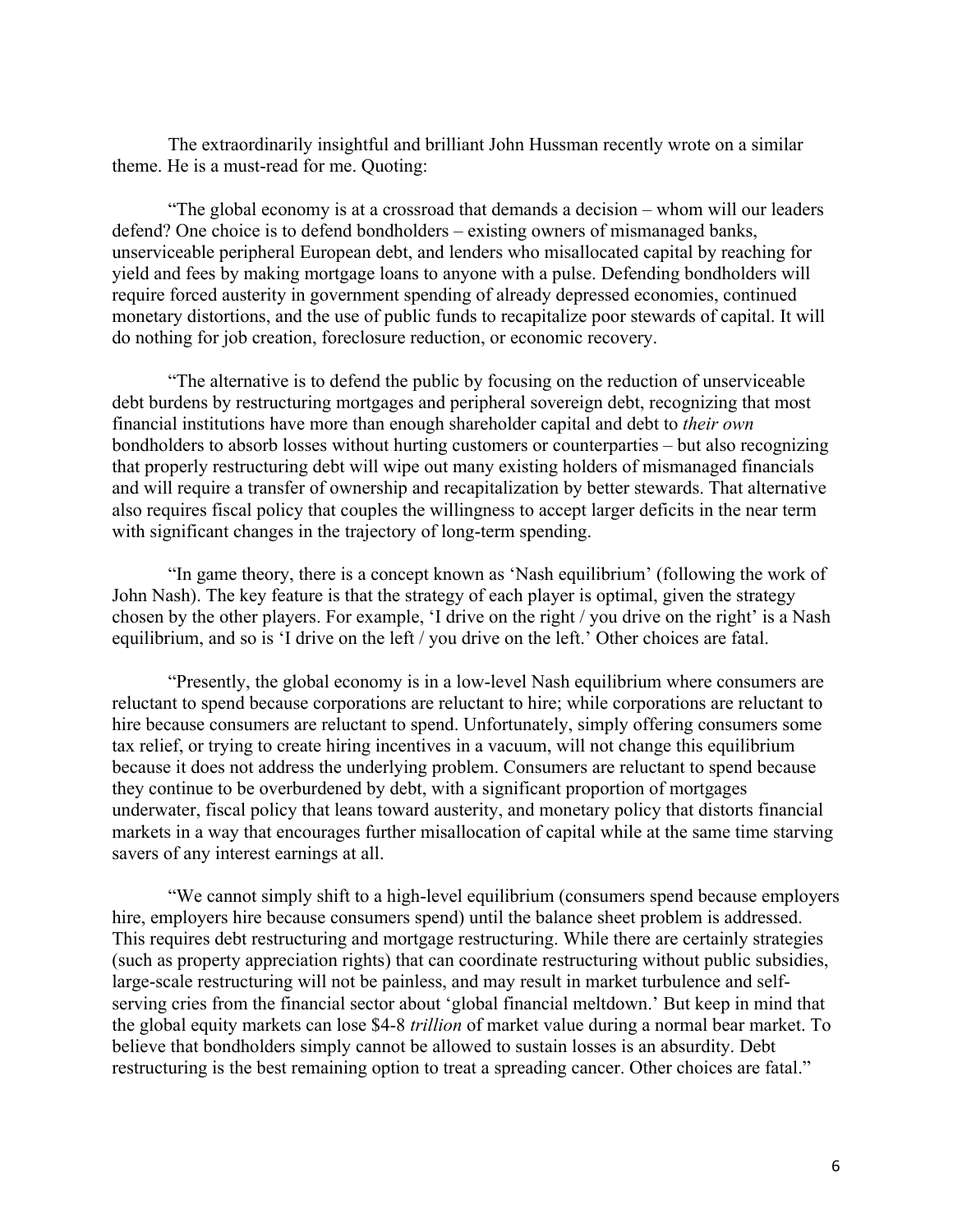### See (http://hussmanfunds.com/wmc/wmc110905.htm for the rest of the article.)

You think the world's central banks and main institutions are not worried? They are pulling back from bank debt in Europe, as are US money-market funds. (Note: I would check and see what your money-market funds are holding – how much European bank debt and to whom? While they are reportedly reducing their exposure, there is some \$1.2 trillion still in euro-area institutions that have PIIGS exposure.)

Look at the following graph from the St. Louis Fed. It is the amount of deposits at the US Fed from foreign official and international accounts, at rates that are next to nothing. It is higher now than in 2008. What do they know that you don't?



## **The Slow March to Recession in the US**

Until there is a real crisis in Europe, the US will continue on its path of slower growth. Economists who base their projections on past history will not see this coming. Analysts who base their earnings estimates on recent performance are going to miss it (again.) Note: analysts, as I have written numerous times in this letter, are so very, very bad as a group at predicting future earnings that I am amazed people pay attention to them; but they seemingly do. They consistently miss tops and bottoms. That is the one thing they are very good at.

John Hussman, in the same report, offers the chart below, which is a variant on themes I have highlighted in past issues, but with his own personal twist. It is a combination of four Fed indices and four ISM reports. And it has been reliable as a predictor of recessions – one of which it strongly suggests we are either in or heading into.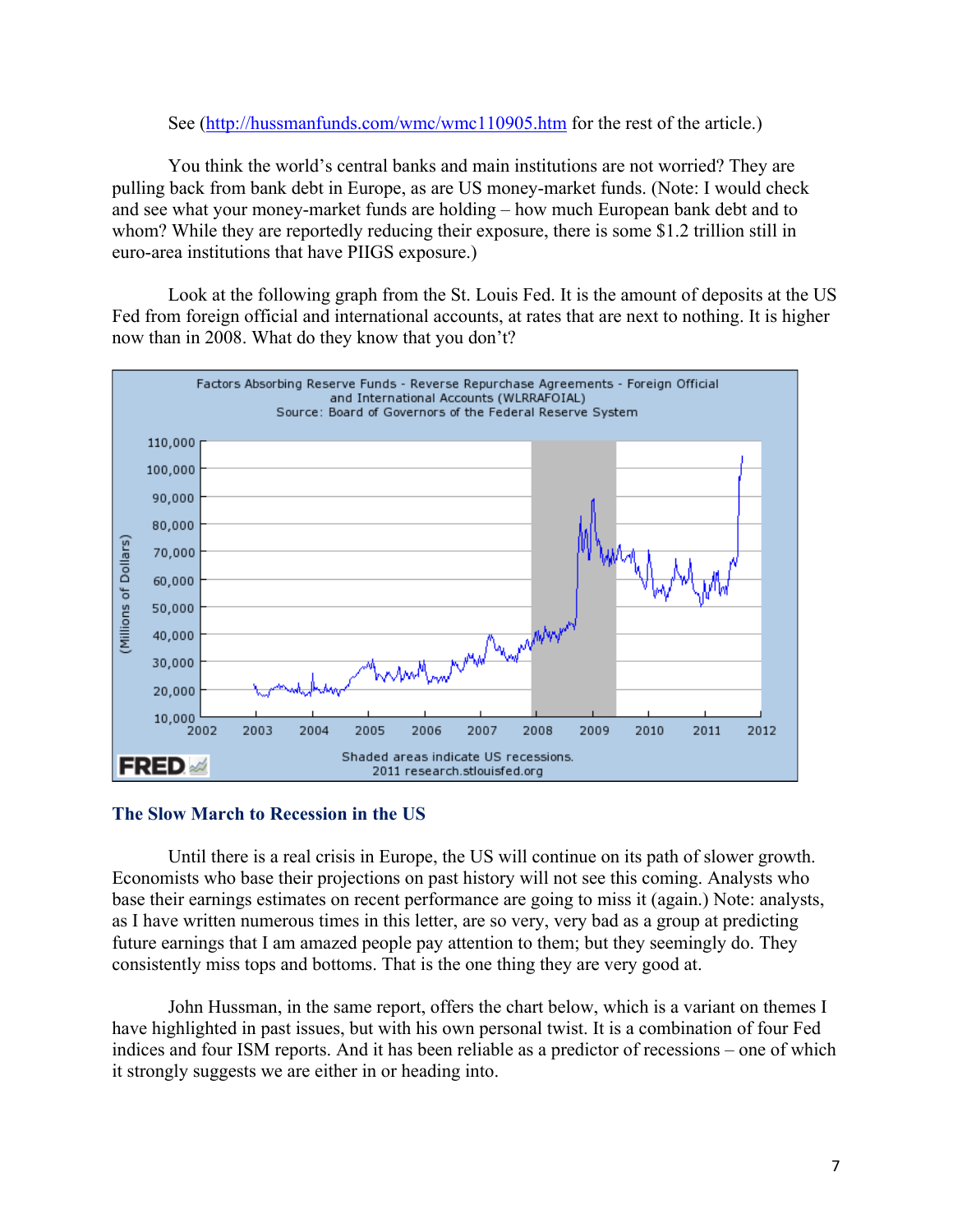

And recent revisions to economic data suggest that companies are going to have even more trouble making those powerhouse earnings that are being estimated. As Albert Edwards of Societe Generale reports this week:

"… at the start of 2011, productivity trends took a remarkable turn for the worse – especially compared to what was initially reported. An initial estimate that Q1 productivity grew by 1.8% was transformed to show a decline of 0.6%. A slight 0.7% rise in Q1 ULC (unit labor costs) was transformed to show a staggering surge of 4.8%! In addition to that 4.8% rise, ULC rose a further 2.2% in Q2. But the news gets even worse Last week the BLS revised the ULC rise in Q2 up from 2.2% to 3.3% QoQ. US non-farm business unit labor costs are now rising by 2% yoy. That is very bad news for profits. Bad news for equities. And because the pace of ULC is a key driver of inflation (upwards in this instance), it is bad news for an increasingly criticized and divided Fed."

#### **Preparing for a Credit Crisis**

There is so much that could push us into another 2008 Lehman-type credit crisis. As I say, it is not a given, but the possibility should be on your radar screen. Lehman may have been the straw that broke the camel's back, but there were a lot of other problems. Prior to 2008, we had seen several large companies in the financial world simply disappear. REFCO comes to mind. Not a whimper in the markets. But Lehman was one of a dozen problems all over the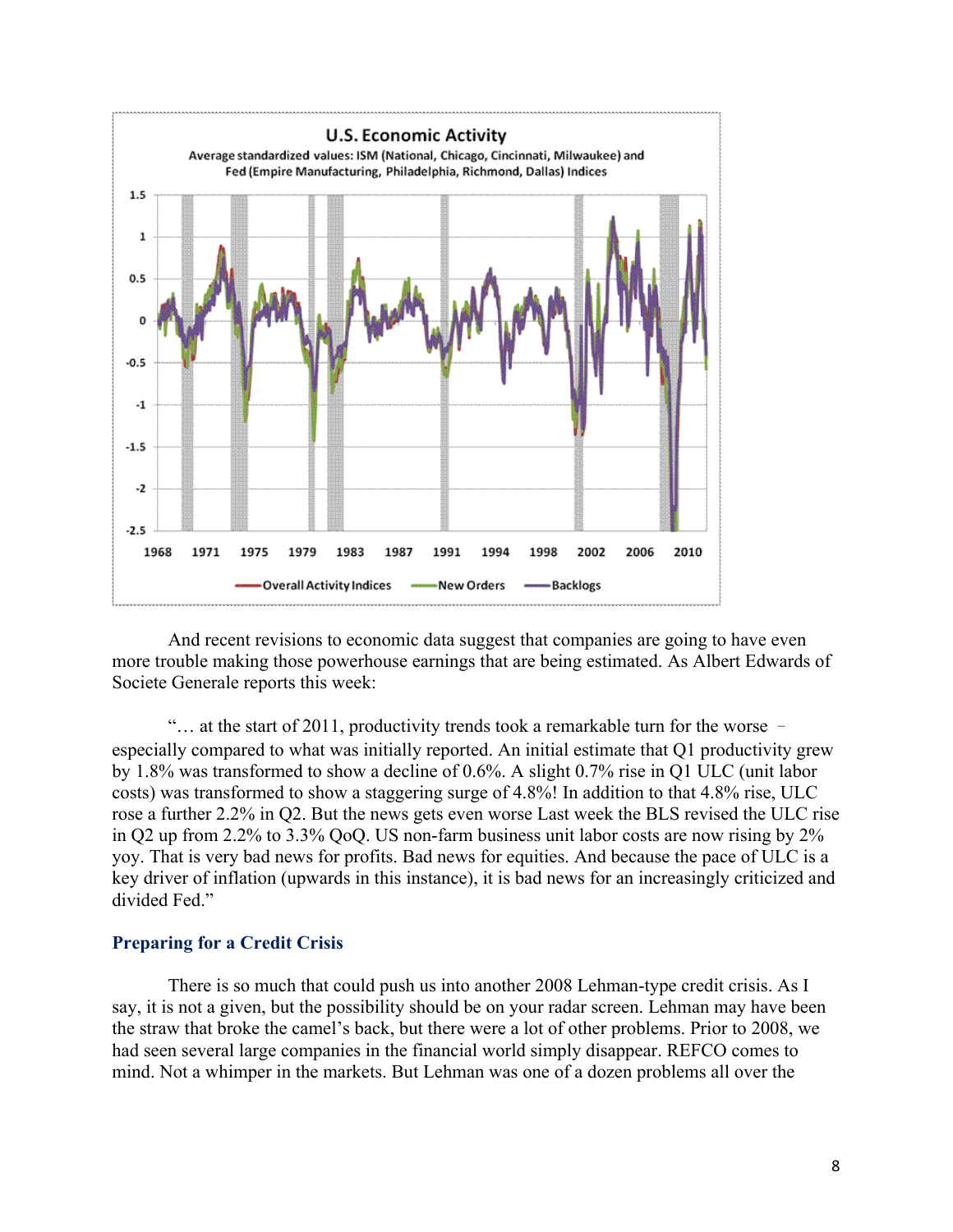world resulting from the larger subprime crisis. Howard Marks of Oaktree writes about simultaneous problems in the markets and what happens:

"Markets usually do a pretty good job of coping with problems one at a time. When one arises, analysts analyze and investors reach conclusions and calmly adjust their portfolios. But when there's a confluence of negative events, the markets can become overwhelmed and lose their cool. **Things that might be tolerable individually combine into an unfathomable mess whose extent and ramifications seem beyond analysis. Market crises are chaotic, not orderly, and the multiplicity and simultaneity of contributing causes play a big part in making them so.**"

I did an interview with good friends David Galland and Doug Casey of Casey Research yesterday. They are decidedly more bearish than I am, so wanted an "optimist" to sit on their panel. But they forced me to admit that some of my optimism depends on the probability of US political leaders doing the right thing. Depending on your opinion about that, you are more or less prone to think there is a crisis in our future. And while I like to think it is not me showing a home-town bias, I think Europe has worse problems and a tougher situation than the US. A crisis there is more likely, I think.

But whether you want to make it 50-50 to 70-30 or (pick a number), there is a reasonable prospect of another credit crisis. So what should you do?

First, think back to 2008. Were you liquid enough? Did you have enough cash? If not, then think about raising that cash now. When the crisis hits, you have to sell what you can for what you can get, not what you want for reasonable prices.

I am personally raising more cash in my business. I usually invest money as soon as I can. Now, I am still investing, and you too should still put money to work in places that you think have the potential to do well in a crisis. Go back and see what worked in 2008 and buy more of it! Long-only funds did not work. Those that were more nimble did.

In the next crisis, opportunities to buy assets on the cheap will grow, so having some cash will make it easier to buy things you want to own for the next 10-20 years, whether incomeproducing or just something you want for fun.

Think through your portfolio. In 2008 I watched investors liquidate solid funds, or sell off assets at fire-sale prices, because that was the only way they could raise cash, when that was the time to invest more, not redeem. Make sure you are the "strong hand."

Understand, I am not saying sell your conviction stocks. I have some and am buying more. But no index funds, no long-only, unhedged funds. I make very specific choices when it comes to long-only investments that I am looking to hold over and beyond a ten-year horizon. And those are risks I want to take (at least today).

I do not want to own anything that looks like an index fund or long-only mutual fund. Think 2008. I want funds and managers that have an edge and have a hedge, preferably both.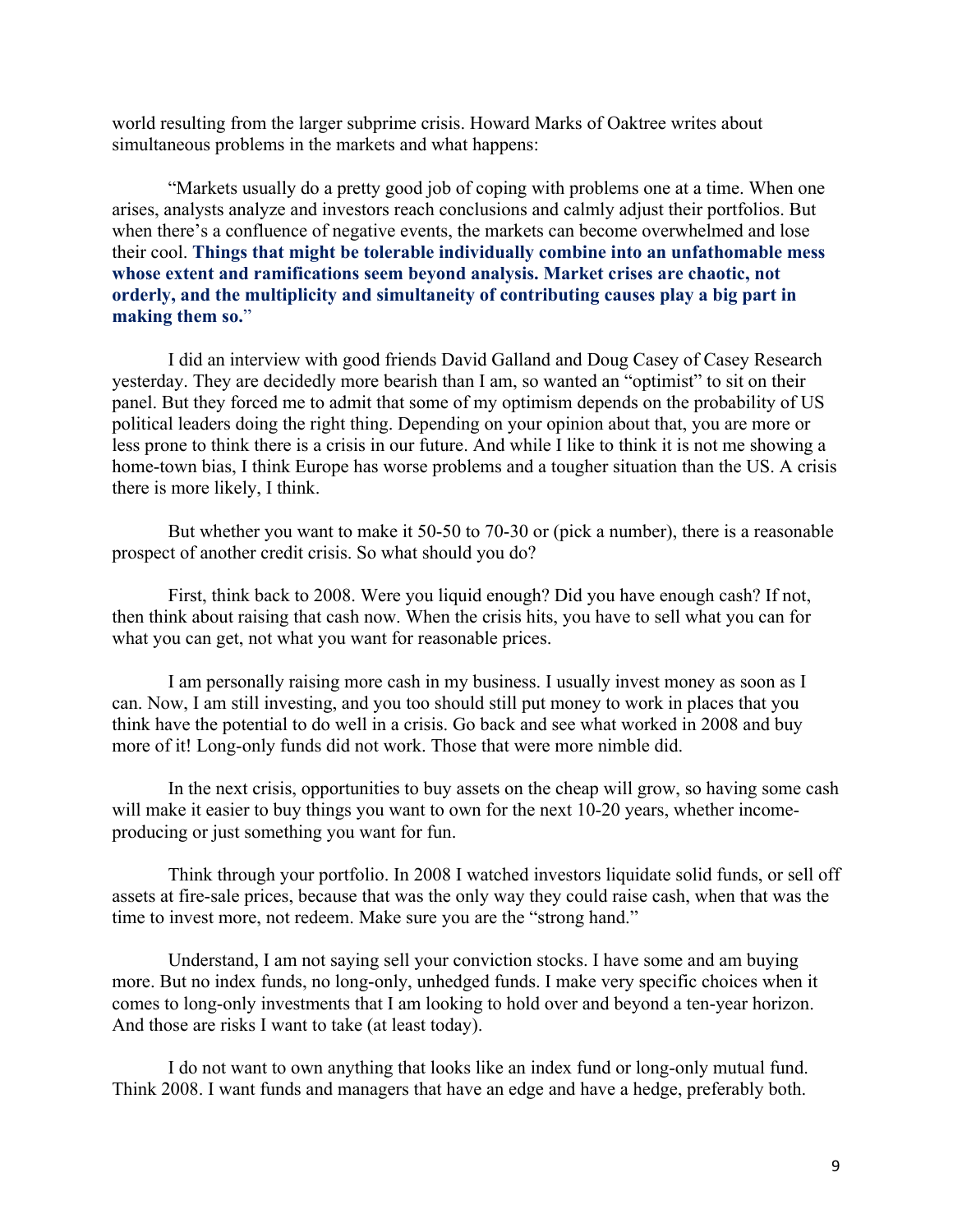I would not be long money-center bank stocks or bonds, not in the US and especially not in Europe. I have had private off-the-record conversations with Republican leaders. There is simply no willingness to do another TARP-like bailout of bondholders and shareholders. I believe them. As Hussman suggested, this time bondholders will lose. I just don't know which ones will be ready, and there are lots of other places to deploy assets. If you feel you have some special insight, then be my guest; but I just see too much risk for the potential reward, especially in large bank bonds that pay so little. That is not to say they are all equally bad – certainly not the regionals with less exposure to Europe. But do your homework.

(Caveat: I do think even the GOP leaders will have to cave in and allow the government to be "debtor-in-possession" of the too-big-to-fail banks we allowed to exist under the really bad financial bill called Dodd-Frank, which needs to be repealed and replaced. We have to preserve the system, but not shareholders and bondholders, who will lose this time.)

Think through your business. Banking relationships are not what they used to be. Spend time now getting commitments. Remember the odd spike in 2008 in bank lending? It was from credit lines being drawn down. But no one got new lines at the time. What can you do if sales get tough? What can you do to increase market share when your competitors start to pull back? The winners in 2008-09 were the companies that increased innovation and did not pull back (according to a Boston Consulting Group survey).

If you plan correctly, the next crisis will be an opportunity for you and not a personal crisis. And you will be better able to help those who need it.

A special note. In a few weeks I will be sending out an email that will contain a link to a totally free treasure trove of business and marketing ideas you can use to keep your business at the cutting edge, whether you are established are just starting out. It is one of those things I can do that costs me very little, but that sometime may mean a lot to you. I am just glad to be in the position to help a little.

I know I sound rather stark at times, but I really don't want you to dig a hole and get in and cover yourself up. I do not. While we are perhaps somewhat more cautious, we are also looking for ways to grow and be more aggressive here at my business. I will keep repeating: look for the opportunities. They are there. Just gauge your risk appropriately.

#### **What Can You Do About the Weather?**

The answer is, not very much, but you can prepare. I have arranged for my readers to get the latest copy of the Browning Newsletter, written by Evelyn Browning Gariss, who I think of as one of the world's greatest climatologists. Her letter is a monthly must-read for me, and it is a steal at \$250 a year. You need to read it for a few months to get the feel for it, as you may find it full of new terms, but you'll soon get the hang of it. There are in fact patterns. And this winter we are sadly being set up for what may be a repeat of last year's weather in the Southern Hemisphere, and rain at the wrong time in the US, during harvest. You can read the latest issue